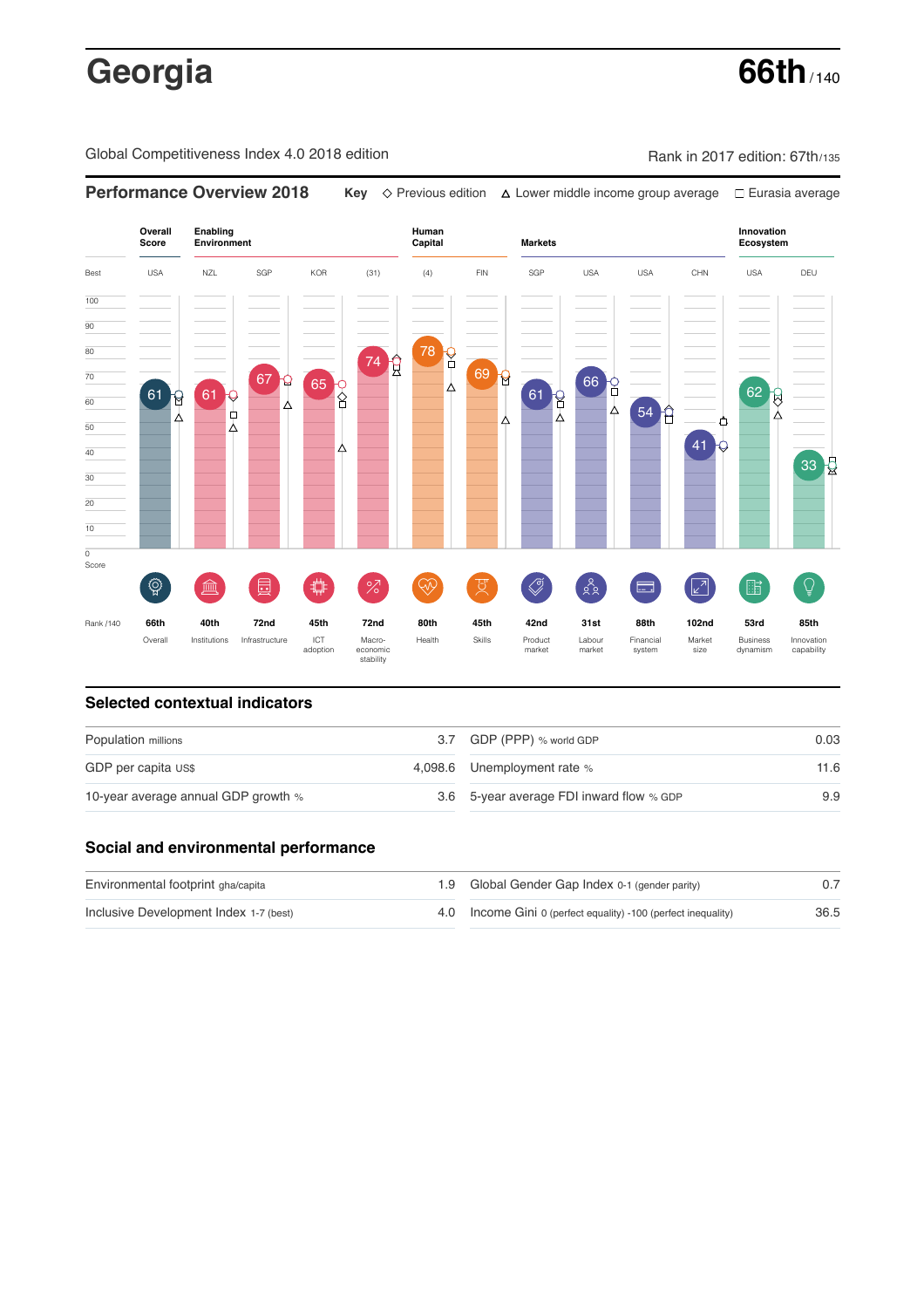# **Georgia 66th**/140

| <b>Index Component</b>                                                   | Value          | Score *          | Rank/140       | <b>Best Performer</b>       |
|--------------------------------------------------------------------------|----------------|------------------|----------------|-----------------------------|
| 寙<br>Pillar 1: Institutions 0-100 (best)                                 |                | 61.0 ↑           | 40             | <b>New Zealand</b>          |
| 1.01 Organized crime 1-7 (best)                                          | 5.6            | 76.7 ተ           | 24             | Finland                     |
| 1.02 Homicide rate /100,000 pop.                                         | 1.0            | 98.3 ↑           | 32             | Multiple (9)                |
| 1.03 Terrorism incidence 0 (very high) -100 (no incidence)               | 99.7           | 99.7 ተ           | 80             | Multiple (24)               |
| 1.04 Reliability of police services 1-7 (best)                           | 5.2            | 70.7 ተ           | 40             | Finland                     |
| 1.05 Social capital 0-100 (high)                                         | 41.0           | 41.0 ↓           | 126            | Australia                   |
| 1.06 Budget transparency 0-100 (best)                                    | 73.1           | $73.1 =$         | 27             | Multiple (2)                |
| 1.07 Judicial independence 1-7 (best)                                    | 3.6            | 42.5 ↓           | 83             | Finland                     |
| 1.08 Efficiency of legal framework in challenging regulations 1-7 (best) | 3.7            | 44.6 ↑           | 51             | Finland                     |
| 1.09 Freedom of the press 0-100 (worst)                                  | 27.3           | 72.7 ተ           | 49             | Norway                      |
| 1.10 Burden of government regulation 1-7 (best)                          | 4.6            | 60.8 $\sqrt{ }$  | 10             | Singapore                   |
| 1.11 Efficiency of legal framework in settling disputes 1-7 (best)       | 3.3            | 39.0 $\sqrt{ }$  | 86             | Singapore                   |
| 1.12 E-Participation Index 0-1 (best)                                    | 0.62           | 62.4 ↑           | 84             | Multiple (3)                |
| 1.13 Future orientation of government 1-7 (best)                         | 3.8            | 47.1 ተ           | 63             | Singapore                   |
| 1.14 Incidence of corruption 0-100 (best)                                | 56.0           | 56.0 ↓           | 41             | New Zealand                 |
| 1.15 Property rights 1-7 (best)                                          | 4.7            | 62.5 ↑           | 48             | Finland                     |
| 1.16 Intellectual property protection 1-7 (best)                         | 3.8            | 46.5 ↑           | 90             | Finland                     |
| 1.17 Quality of land administration 0-30 (best)                          | 21.5           | $71.7 =$         | 39             | Singapore                   |
| 1.18 Strength of auditing and reporting standards 1-7 (best)             | 4.4            | 56.6 ↓           | 83             | Finland                     |
| 1.19 Conflict of interest regulation 0-10 (best)                         | 8.0            | 80.0 ↑           | 11             | Multiple (2)                |
| 1.20 Shareholder governance 0-10 (best)                                  | 8.3            | 83.0 个           | 3              | Kazakhstan                  |
| 員<br>Pillar 2: Infrastructure 0-100 (best)                               |                | 66.7 ↓           | 72             | Singapore                   |
| 2.01 Road connectivity index 0-100 (best)                                | 64.8           | $64.8 =$         | 71             | <b>United States</b>        |
| 2.02 Quality of roads 1-7 (best)                                         | 3.8            | 46.6 ↑           | 80             | Singapore                   |
| 2.03 Railroad density km of roads/square km                              | 20.3           | $50.8 =$         | 37             | Multiple (20)               |
| 2.04 Efficiency of train services 1-7 (best)                             | 3.9            | 48.9 ↓           | 47             | Switzerland                 |
| 2.05 Airport connectivity score                                          | 21,457.2       | 40.6 ↑           | 81             | Multiple (8)                |
| 2.06 Efficiency of air transport services 1-7 (best)                     | 4.4            | 56.2 ↑           | 81             | Singapore                   |
| 2.07 Liner Shipping Connectivity Index 0-157.1 (best)                    | 5.3            | 5.3 $\downarrow$ | 106            | Multiple (4)                |
| 2.08 Efficiency of seaport services 1-7 (best)                           | 3.8            | 45.9 ↓           | 80             | Singapore                   |
| 2.09 Electrification rate % pop.                                         | 100.0          | $100.0 =$        | 1              | Multiple (66)               |
| 2.10 Electric power transmission and distribution losses % output        | 6.5            | 97.4 ↓           | 37             | Multiple (9)                |
| 2.11 Exposure to unsafe drinking water % pop.                            | 12.4           | $89.4 =$         | 74             | Multiple (23)               |
| 2.12 Reliability of water supply 1-7 (best)                              | 5.1            | 67.5 ↑           | 59             | Switzerland                 |
| O<br>Pillar 3: ICT adoption 0-100 (best)                                 |                | 64.8 ↑           | 45             | Korea, Rep.                 |
| 3.01 Mobile-cellular telephone subscriptions /100 pop.                   | 146.5          | $100.0 =$        | 19             | Multiple (68)               |
| 3.02 Mobile-broadband subscriptions /100 pop.                            | 73.1           | n/a              | 62             | <b>United Arab Emirates</b> |
| 3.03 Fixed-broadband Internet subscriptions /100 pop.                    | 19.7           | 39.4 ተ           | 48             | Switzerland                 |
| 3.04 Fibre Internet subscriptions /100 pop.                              | 10.2           | n/a              | 22             | Korea, Rep.                 |
| 3.05 Internet users % pop.                                               | 59.3           | 59.3 ↑           | 71             | Iceland                     |
| ℅<br>Pillar 4: Macroeconomic stability 0-100 (best)                      | $\overline{a}$ | 74.5 ↓           | 72             | Multiple (31)               |
| 4.01 Inflation annual % change                                           | 4.1            | 99.8 $\sqrt{ }$  | 77             | Multiple (74)               |
| 4.02 Debt dynamics 0-100 (best)                                          | 49.2           | 49.2 ↓           | 85             | Multiple (36)               |
| Qv<br>Pillar 5: Health 0-100 (best)                                      |                | 78.2 ↑           | 80             | Multiple (4)                |
| 5.01 Healthy life expectancy years                                       | 65.0           | 78.2 ↑           | 79             | Multiple (4)                |
| 섯<br>Pillar 6: Skills 0-100 (best)                                       | $\overline{a}$ | 68.9 ↑           | 45             | Finland                     |
| 6.01 Mean years of schooling Years                                       | 12.6           | $84.0 =$         | 17             | Finland                     |
| 6.02 Extent of staff training 1-7 (best)                                 | 3.5            | 41.1 ተ           | 112            | Switzerland                 |
| 6.03 Quality of vocational training 1-7 (best)                           | 3.1            | 34.9 ↓           | 131            | Switzerland                 |
| 6.04 Skillset of graduates 1-7 (best)                                    | 3.4            | 39.8 个           | 123            | Switzerland                 |
| 6.05 Digital skills among population 1-7 (best)                          | 3.7            | 44.3 ↑           | 101            | Sweden                      |
| 6.06 Ease of finding skilled employees 1-7 (best)                        | 3.6            | 42.7 ተ           | 111            | <b>United States</b>        |
| 6.07 School life expectancy Years                                        | 15.0           | 83.5 ↑           | 52             | Multiple (9)                |
| 6.08 Critical thinking in teaching 1-7 (best)                            | 3.1            | 35.3 ↑           | 92             | <b>United States</b>        |
| 6.09 Pupil-to-teacher ratio in primary education Ratio                   | 8.8            | $100.0 =$        | $\overline{c}$ | Multiple (6)                |